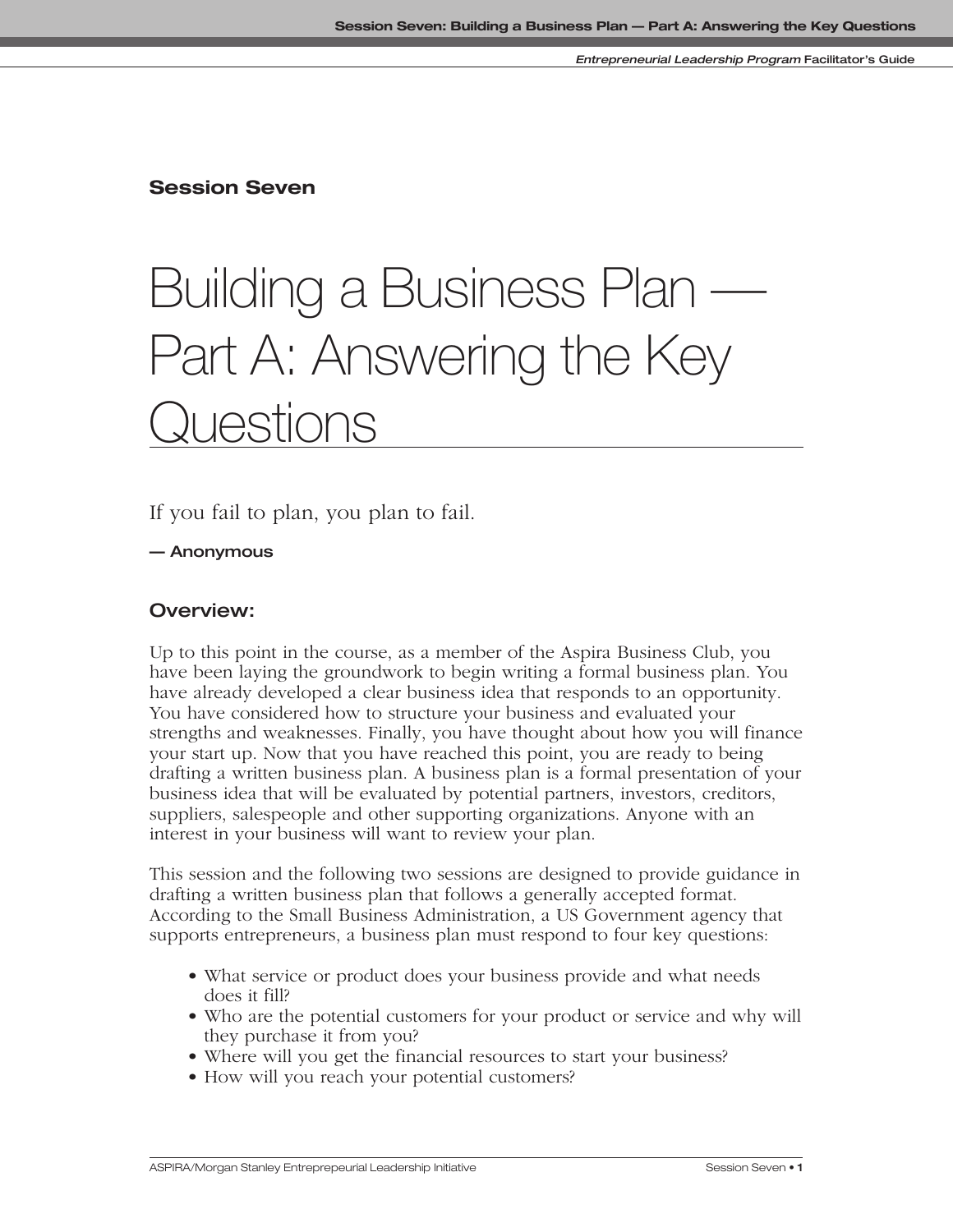Over the last several weeks, you have put some serious thought into each of these questions. You may even feel that you know exactly how to respond. The next phase is to start putting your answers in writing. Once you have drafted a response to these questions, as you will during this session, you will have already written the basic sections of your plan. In Session 8, you will learn about ways to finance your business (Question 3). Session 9 offers you a chance to get specific about market research (Question 4). Lastly, in Session 10, you will learn strategies for presenting your plan.

**Note to instructor:** Given that writing a business plan is both intensive and time consuming, Sessions 7 through 10 reduce the amount of structured class time. Instead, the instructor may opt to allow students time to work individually or on teams while in class or in a computer lab, or could keep the sessions short so that students can work independently. *Please note that this business planning exercise will exclude preparing the section on financial data that is typically required of adult entrepreneurs.* 

**Session Goal: To begin the formal process of drafting a business plan by understanding the business plan's purpose and structure.**

| <b>Suggested Activities</b> |                                                                     | Time | Objective                                                                                                                                                             |
|-----------------------------|---------------------------------------------------------------------|------|-----------------------------------------------------------------------------------------------------------------------------------------------------------------------|
| presentation                | 7.1 What is a<br><b>Business Plan?</b>                              | 15   | Provide an overview of the basic<br>structure and sections of a<br>business plan. Describe how<br>entrepreneurs, investors and<br>lenders use business plans.         |
| interaction                 | 7.2 Brainstorming<br>$Session -$<br><b>The Key Questions</b>        | 40   | Allow students to put their initial<br>responses to Key Questions on<br>paper.                                                                                        |
| presentation                | 7.3 Writing Your Plan                                               | 60   | Allow students unstructured time<br>to work individually or on teams to<br>draft their written response to key<br>questions.                                          |
| $\bullet$<br>preview        | <b>7.4 Session VIII</b><br><b>Preview and</b><br><b>Assignments</b> | 5    | Provide overview of next session s<br>topic. Clarify time and meeting<br>place of next activity. Discuss<br>milestones and dates for<br>completing the business plan. |

## **Section activities at a glance:**

**interaction**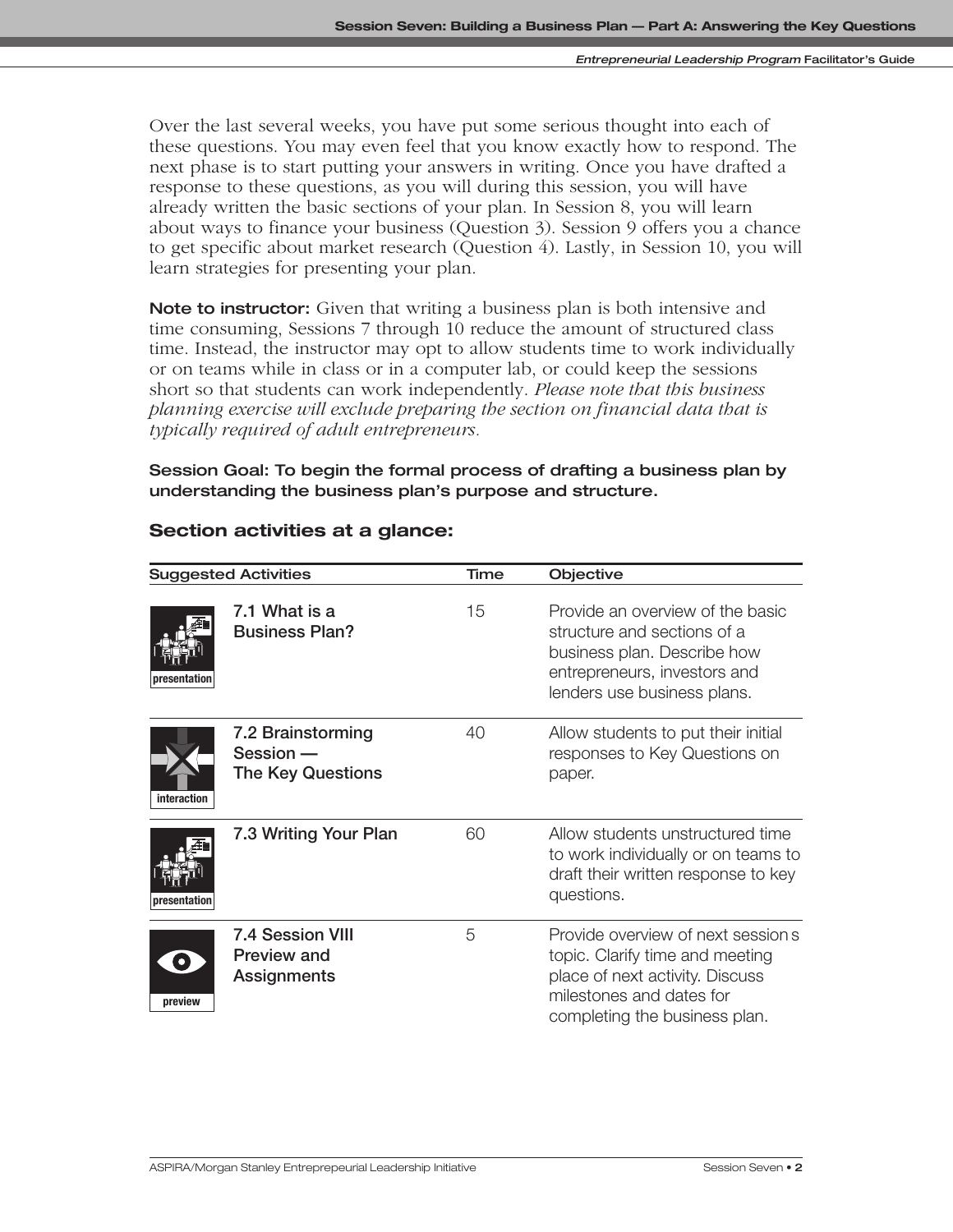

**Activity 7.1: What is a Business Plan?**

**Time:** 15 minutes

**Purpose:** Provide an overview of the basic structure and sections of a business plan. Describe how entrepreneurs, investors and lenders use business plans.

**Materials Needed:** Chalkboard or flip chart, participant handouts.

#### **Facilitator Presentation — Discussion Notes:**

A business plan works for an entrepreneur in the same way that a building blueprint works for an architect. No architect would think of starting construction without first feeling confident that the blueprint shows a good design. Similarly, no business idea will get off the ground unless the entrepreneur behind it invests some time in developing a detailed business plan.

A business plan is a document that shows your intentions, strategies for running your business, and the capabilities and experience that you (and your partners) have to offer. Some entrepreneurs get frustrated by the exercise of developing a business plan, especially when they're eager to start selling their service or product. However, you shouldn't view it as an obstacle, but as a necessity. Most of us have heard the saying: "If you fail to plan, you plan to fail." Getting a good business plan on paper is a challenge facing any entrepreneur and the most important goal of the Aspira Business Club.

In case you are wondering what a business plan has to do with you, Handout 1 provides some of the answers.

#### **Approaching the Business Plan**

Business plans usually follow the same general format, which you will see in Handout 2: Business Plan Outline. So that you don't feel overwhelmed when you first looking over the business plan outline, you may want to categorize each bullet into three categories by writing a 1, 2, or 3 next to it.

The first category would be items where you have already begun developing a response. You may remember a previous handout, assignment or journal entry where you addressed this question or issue. All points under category one just require to organize information you already have.

The number two category would include points that you have thought over but are not necessarily written yet. These bullets should not take you too long to develop.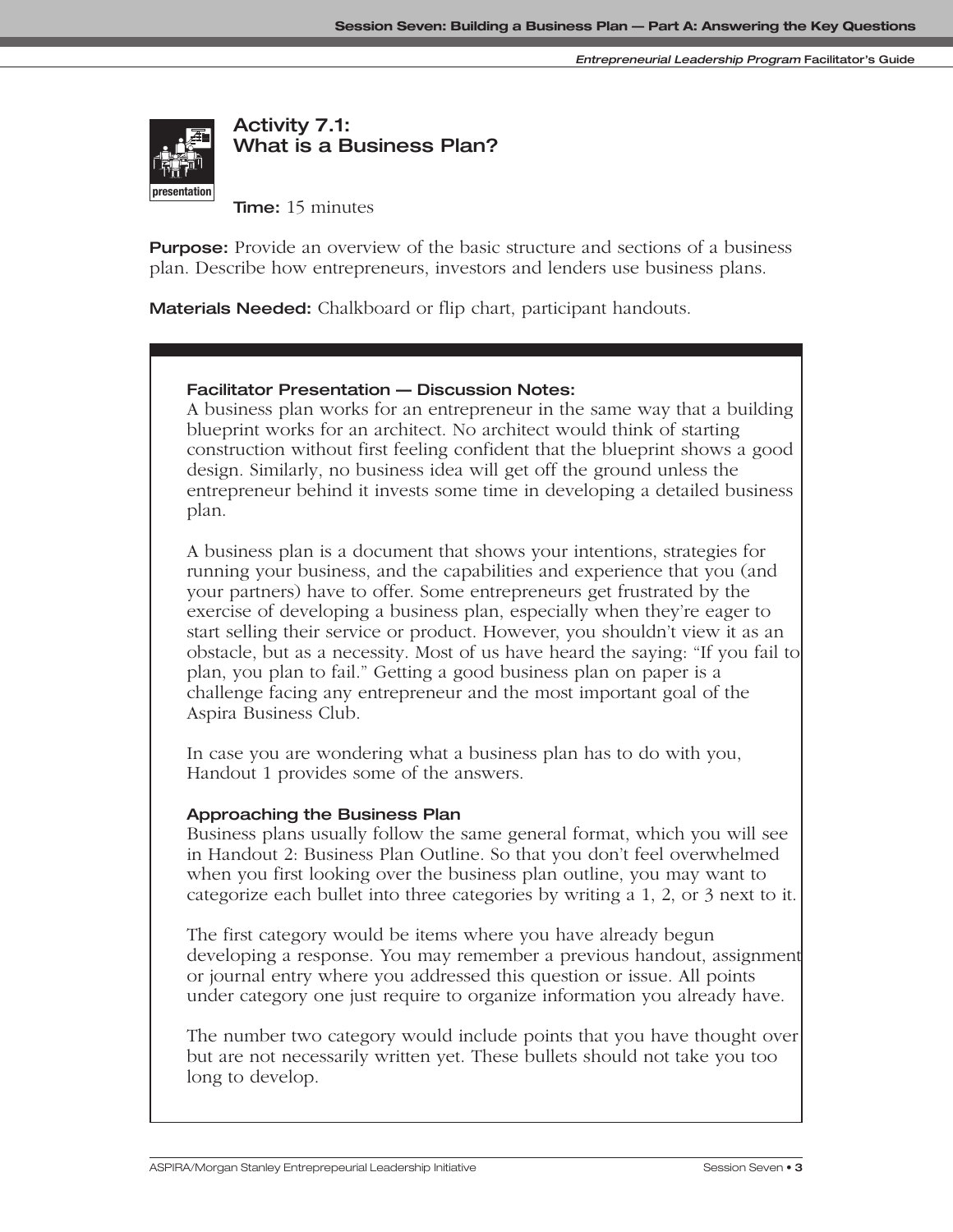Lastly, the number three category, includes points in areas where you do not feel that you have a clear response prepared. These areas will be the most difficult for you to address and will require more effort.

Don't stress out too much if you feel that you are writing '3' in a lot of places. The next three meetings of the club will address most of these points and allow you time to get your plan up to speed in each area.

#### **Discussion questions:**

- a) Look at Handout 1. With your business in mind, who represents each of these interested groups specifically? In other words, who might your creditor be? What about your supplier?
- b) What specific questions will people have about your type of business?
- c) As a young entrepreneur, what additional questions might you face? How do you plan to respond?
- d) Referring to Handout 2, what parts of the business plan will be the easiest to prepare? Which will be the most difficult?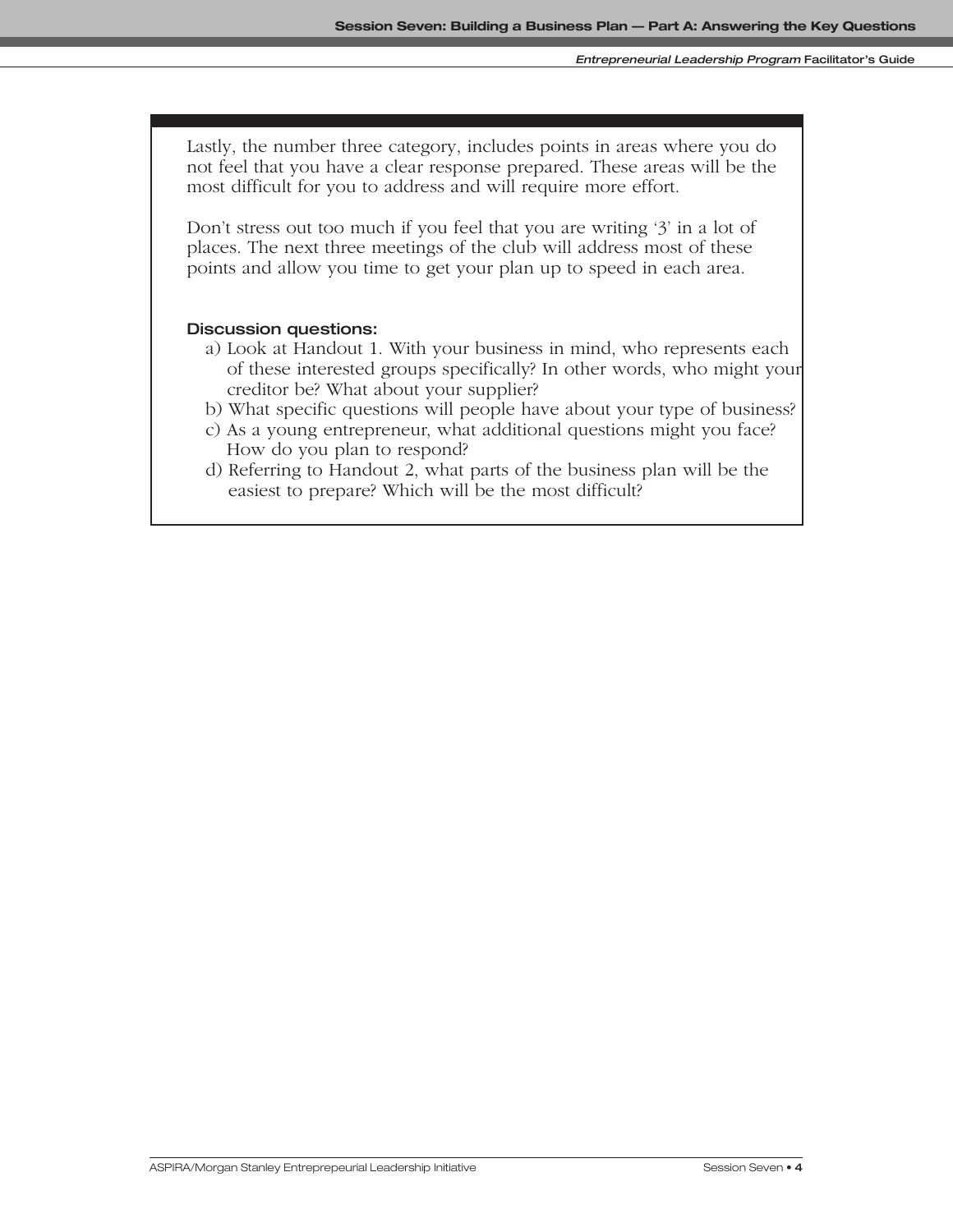

# **Activity 7.2: Brainstorming the Key Questions**

**Time:** 40 minutes

**Purpose:** Allow students to put brainstorm how they plan to respond to Key Questions about their business.

**Materials Needed:** Chalkboard or flip chart, markers, participant handouts.

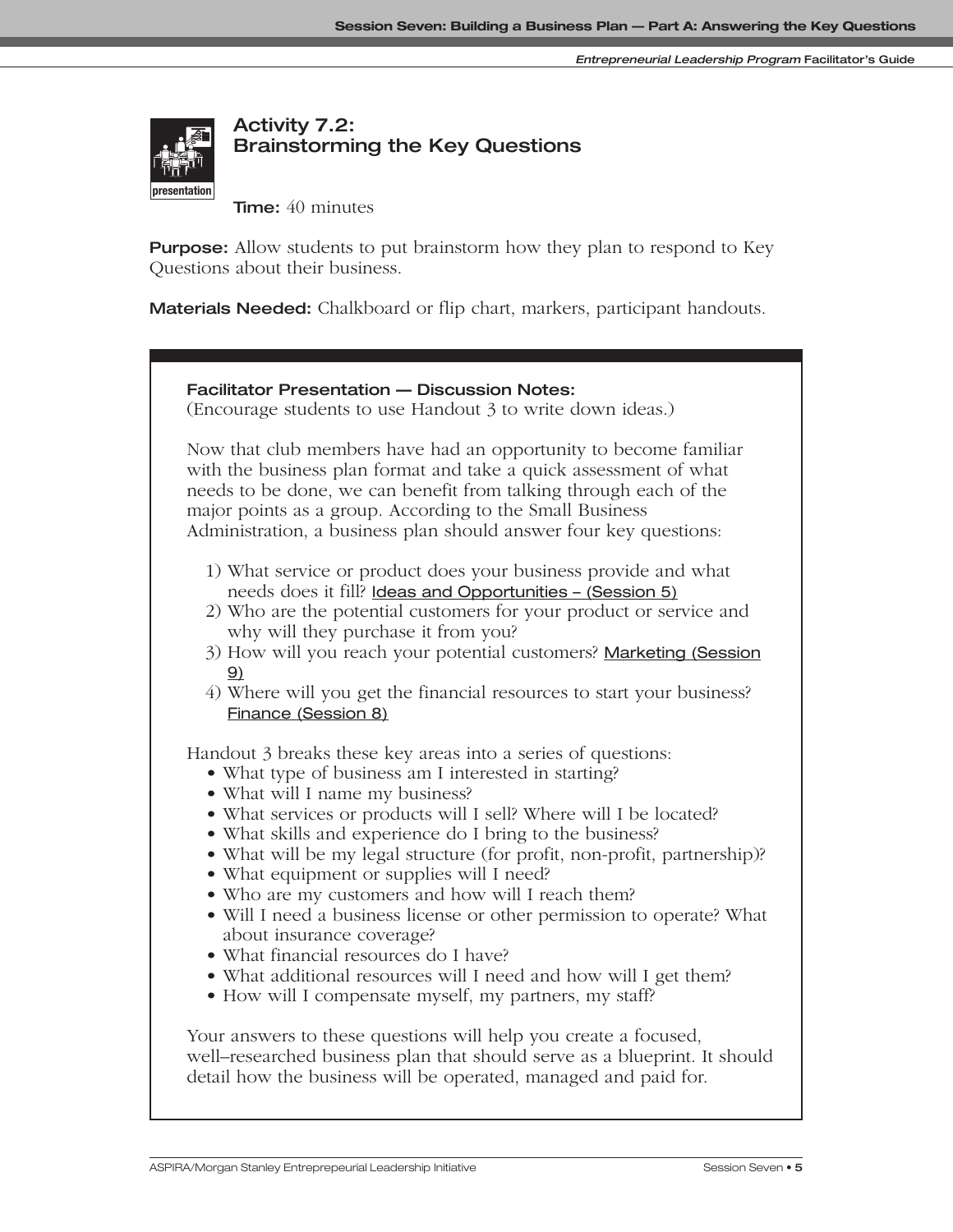At this point, we will hold two back-to-back brainstorming sessions. The first session serves for teams or individuals to respond to each question on their own. For the second session, the club will come together into one group so that each member can provide constructive criticism and additional ideas to other business plans.

# **Activity Plan:**

Session I

- 1) Break students into small groups. A group consists of students who are all working on the same business plan. If any students are working individually, they should work alone during the first brainstorming session. Allow groups or individuals to find quiet places to work where they are not disturbed by other meetings.
- 2) In the case that your club will work as one business plan team throughout, skip to Session II.
- 3) Remind students of the ground rules for brainstorming sessions: be open to new ideas; be respectful; give each other time to talk; piggyback ideas; keep criticism constructive; agree to disagree, etc.
- 4) Ask each group to spend 20 minutes going over the points on Handout 3.
- 5) At least one person should be designated to record responses.
- 6) The purpose of Session I is to put initial ideas on paper and make sure that every member of a business plan team gets involved.
- 7) Business plan team members should attempt to come to some agreement as to how they will present each point.
- 8) Teams members should start taking responsibility for the responses they will draft.

#### Session II

- 1) After business plan teams have met, the students should return to the larger group.
- 2) The facilitator should call on one member of each group who will share the group responses.
- 3) Starting with the first group, the facilitator should ask for the responses to each questions, which the student can read from the sheet.
- 4) Pausing after about every three questions, the facilitator should ask the other members of the club to comment, offer suggestions, add information, etc.
- 5) Once one person/team has finished receiving feedback, another team should take its turn.
- 6) The purpose of this session is to allow each team to receive feedback from club members and the facilitator before moving forward.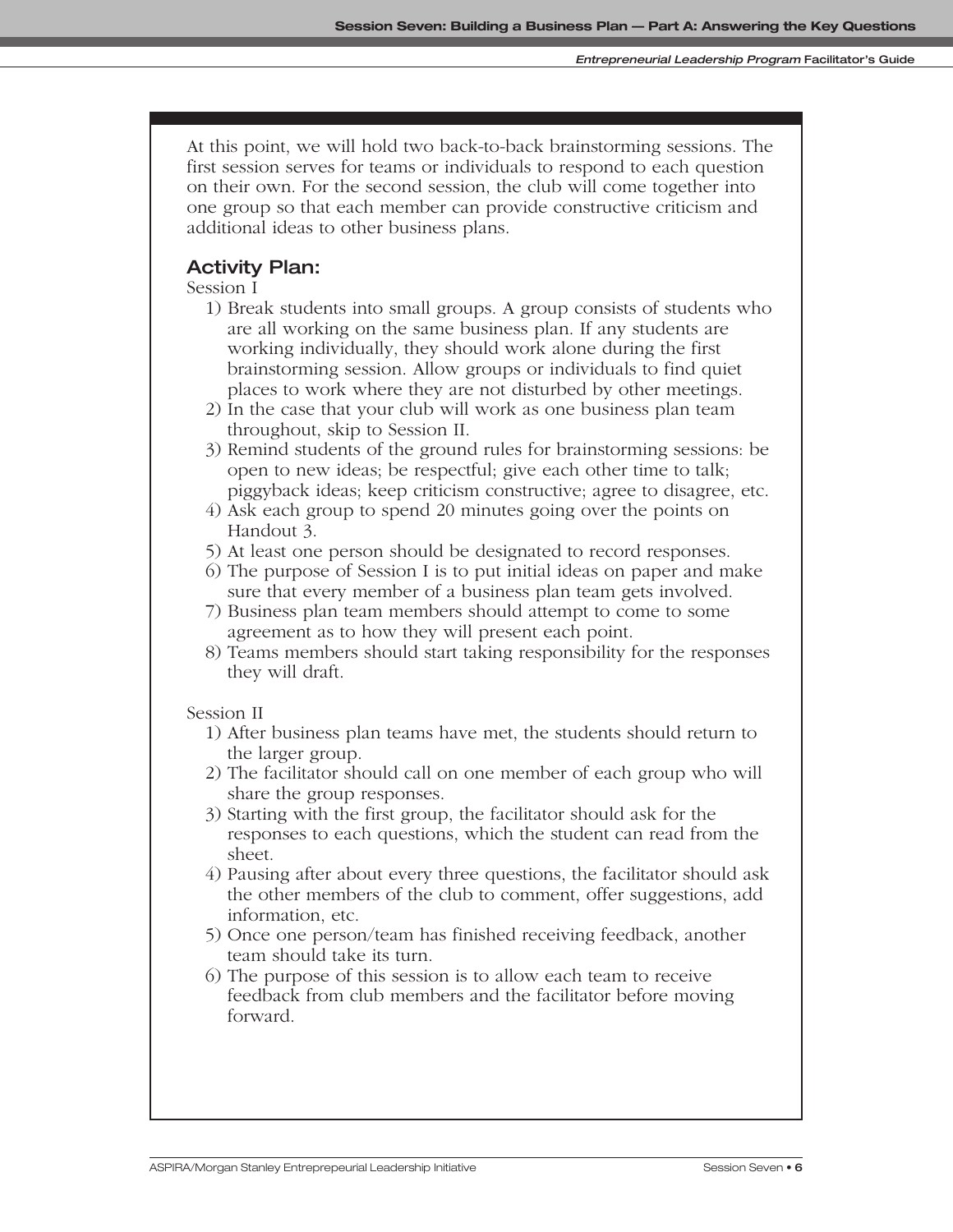

**Time:** 60 minutes

**Purpose:** Allow students unstructured time to work individually or on teams to draft their written response to key questions.

**Materials Needed:** Computers for each business plan team or individual; diskettes for saving work.

#### **Activity Plan:**

Students should be allowed unstructured time at the club meeting (if computers are available) or should be dismissed early to dedicate time to their plans. The club facilitator and/or business plan mentors should be available to guide and **interaction** encourage students. Advise students who are preparing business plans on teams to spend time dividing sections among each other to be written up before the next session.



# **Activity 7.4: Assignments & Session 8 Preview**

**Time:** 5 minutes

**Purpose:** Provide overview of next session's topic. Clarify time and meeting place of next activity. Assign background reading, journal entry and research topics.

#### **Materials Needed:** None

#### **Steps to Cover:**

- 1) Using the Objectives Section of the Session 8 Facilitator's Guide, preview the topics that will be discussed during the next session.
- 2) Determine a reasonable goal for students to reach this week as they begin drafting their plans outside of class (e.g. Sections 1-4 from the Outline in Handout 2).
- 3) Make sure that students are clear on the next meeting time and place of the *Aspira Business Club.* Indicate how any schedule changes will be communicated and decide if you or a student will send a reminder.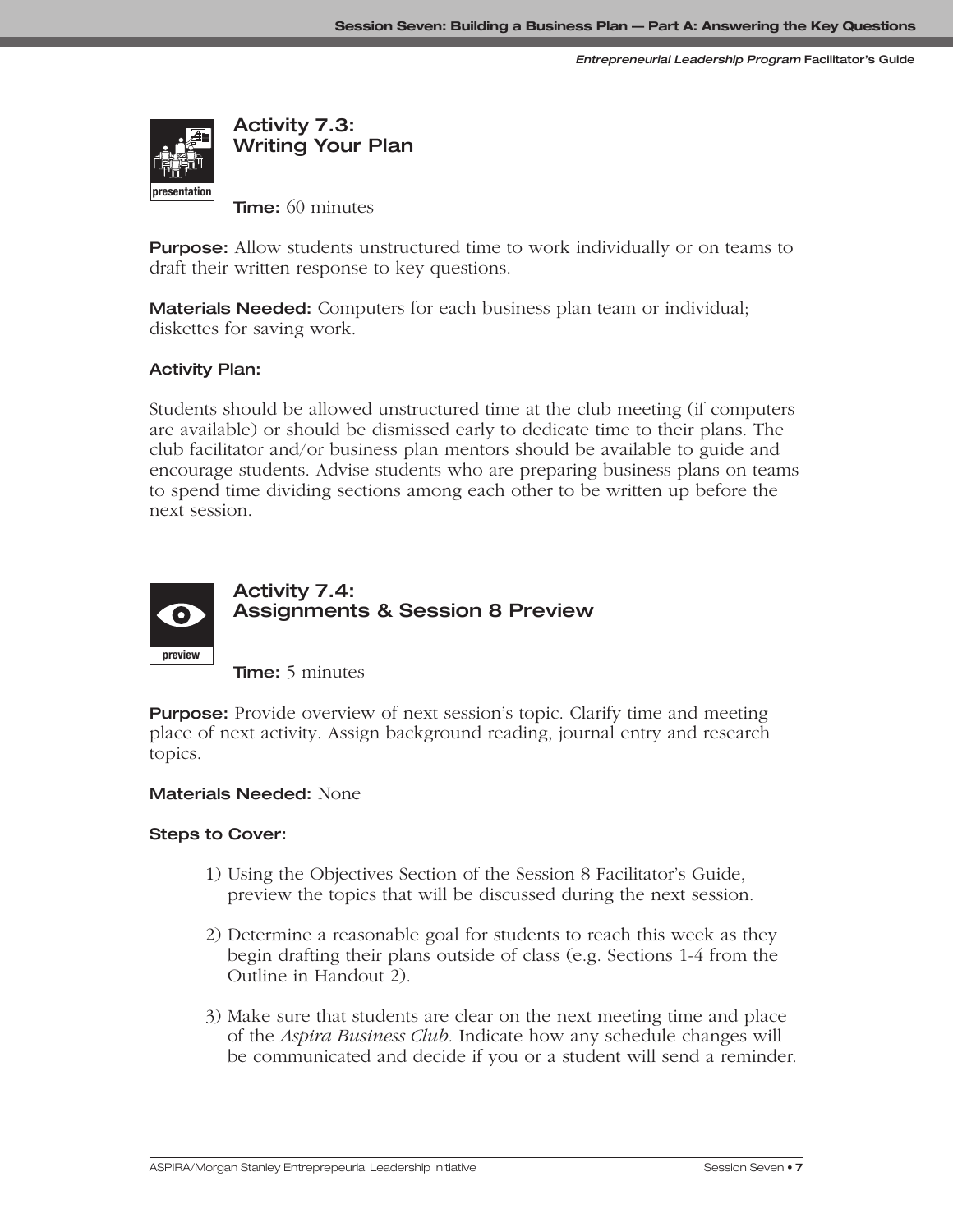# **Handout 1: Who Cares About My Business Plan?**

#### **1) You Do!**

The exercise of writing a business plan will help you better define your business opportunity, ideas and strategy. You will go through a useful process of crystallizing your thoughts and organizing concepts into a clear message that makes sense to anyone who reads it. You may identify potential problem areas that you had not seen before. A good rule of thumb is that an entrepreneur who cannot produce a good business plan will get into trouble trying to run a business. So use this process as a test of your motivation to make your idea a reality. Even as a successful business owner, you will occasionally review your original plan for guidance and encouragement.

#### **2) Your Creditors**

Creditors are the banks, credit unions or people who are willing to lend you money to get your business started. Since their money is on the line, they will want to see how you plan to use it and, most importantly, how you plan to pay it back. Creditors have experience judging business plans and they will look at how realistic your plan is. They might ask, for example, if the profits you are predicting during Year 1 are really possible. They will look at the experience of similar businesses and try to predict what your will be. They will also look at your past experience with repaying loans and other debt (found in your credit history) for evidence that you are a trustworthy borrower.

#### **3) Your Investors**

Investors are similar to creditors in that their money is on the line. However, as you will see more in Session 8, investors don't expect you to pay them back. Instead, they enter in an arrangement where they benefit from your success. For example, an investor may agree to provide the funds you need now for a percentage of your profits or a percentage of the business ownership later. However, if your business fails, investors lose their money. Therefore, they will be very interested in the strength of your plan.

**Note to self:** Often young entrepreneurs have trouble attracting traditional creditors and investors to their business. If you are under 18, you cannot take out a business loan and would have to rely on a parent or another adult to do this on your behalf. You will find that most institutions feel that you have too little experience to give you money. However, don't let this discourage you. Several nonprofit organizations and foundations hold business plan competitions every year. The best plans are awarded grants to pay for startup costs. You many want to start exploring your options now.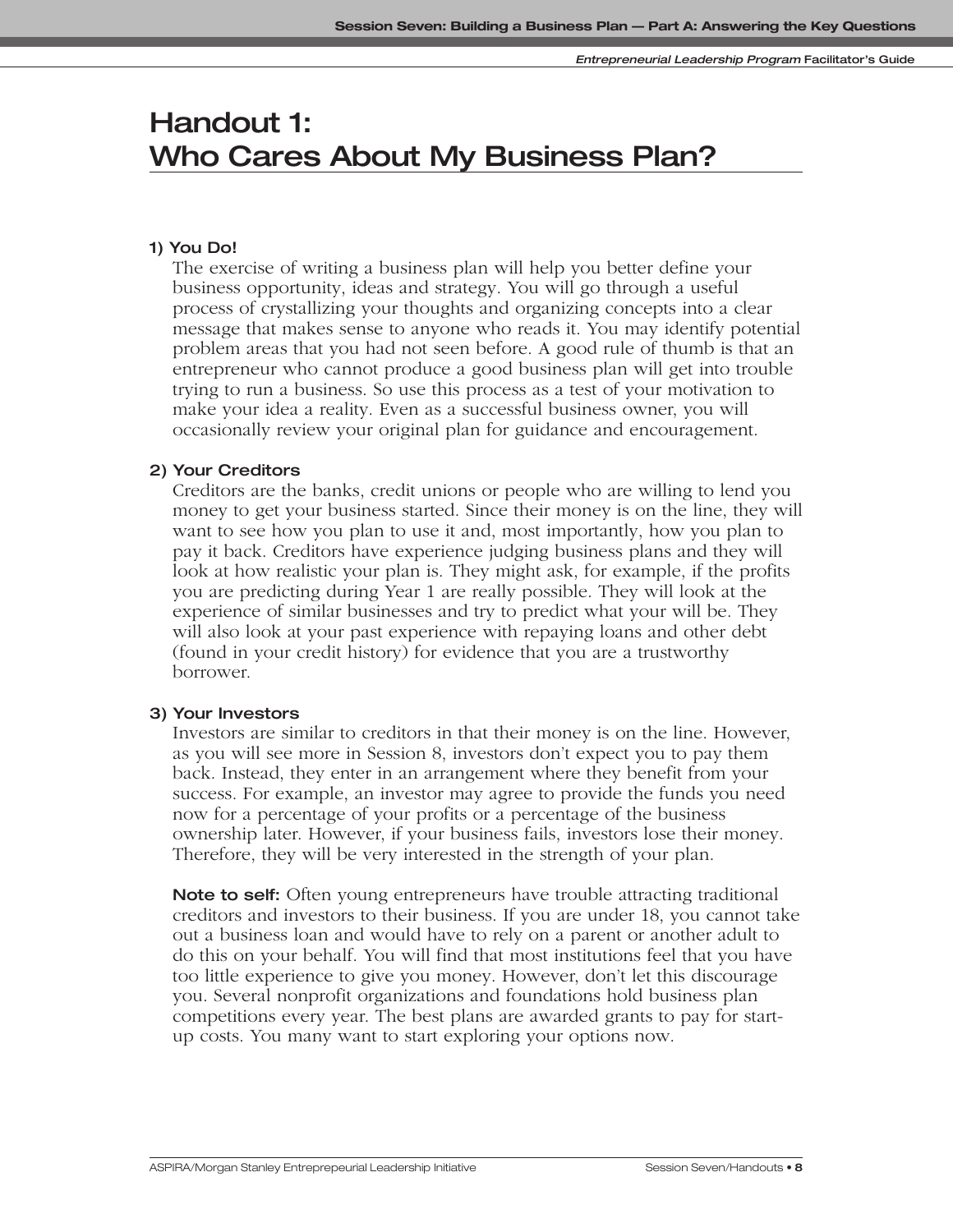#### **4) Potential Partners**

A business partner is the ultimate investor in your business: someone who takes on the same responsibility of the business' success as you do. When asking a partner or partners to join your team of business owners, you are asking them to invest significant time and energy in the business. Partners assume the same risk that the business has trouble getting started or even fails. On the same note, partners stand to benefit as much as you will from your business' success. For all of these reasons, someone you are inviting to be a partner will want to review your plan carefully.

## **5) Your Salespeople**

Imagine that your business idea is a unique T-shirt design that you know will soon be on the cutting edge of fashion. Unless you plan to go door-to-door selling t-shirts, you will have to find clothing storeowners who are willing to stock your shirts in return for a percentage of the sales price. These salespeople will want to know that your product is good quality and that your business is solid, since their customers will come to them if there is a problem. Imagine if your shirts shrunk to half their size after one wash. Or if the shirts were so popular that the orders doubled in one month. Your salespeople would want to know how to avoid problems or how your business will respond. They will want to see this information in your plan.

#### **6) Your Suppliers**

Suppliers are on the opposite side of your business from the salespeople since they help create your finished product. To go back to the T-shirt example, a supplier might be a company in El Salvador that produces the cotton shirts to the design you specified. Suppliers take on some risk because they often create the product before it has been proven to sell. What would happen if you ordered 1000 shirts from your supplier but could only sell 200 of them? Your supplier wants to know that your company is financially solid and will pay them for their work. They also want to see that your sales plan is realistic, and that you won't be over or under ordering. Suppliers will often ask to see the business plan for a new company before committing to manufacture the goods.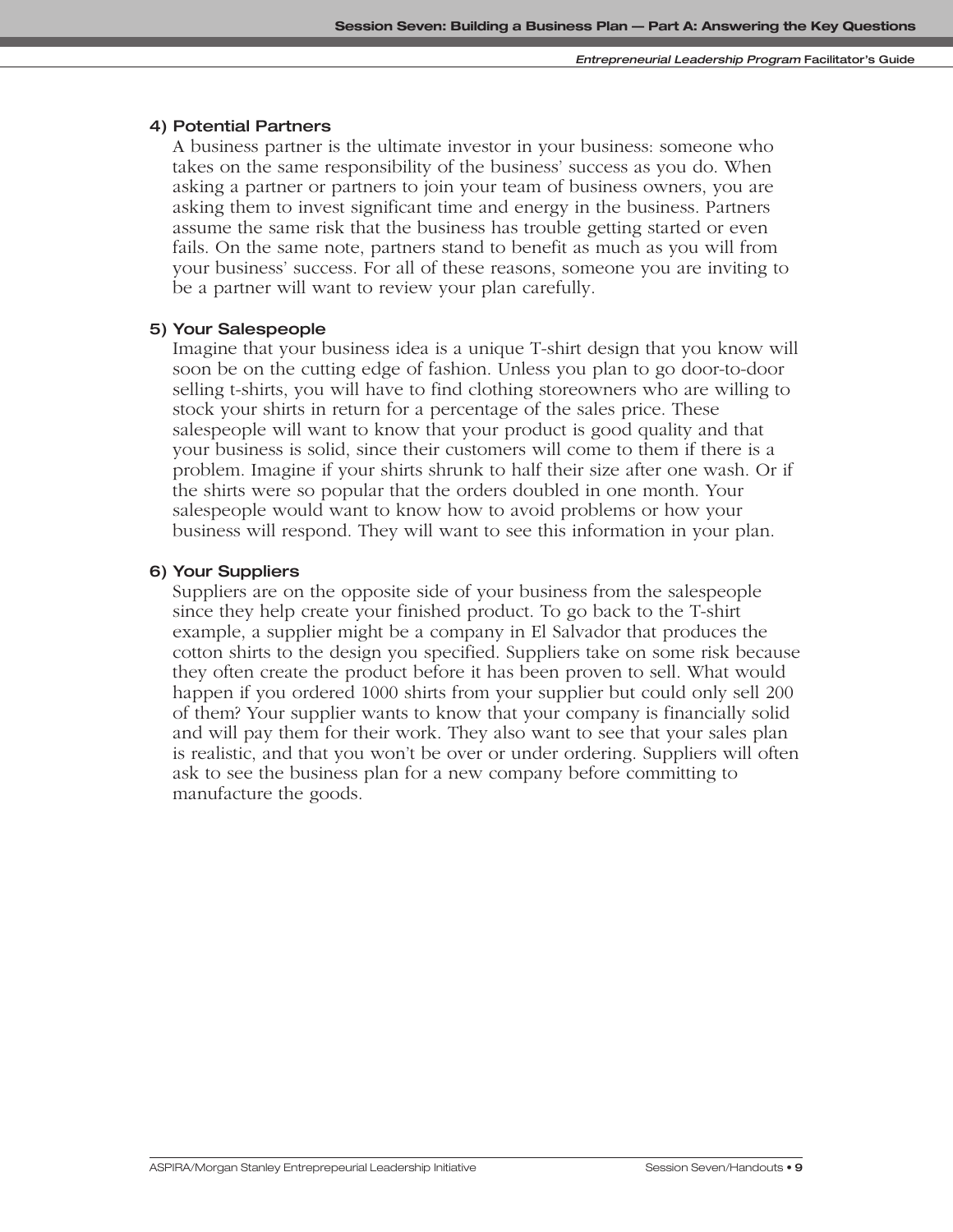# **Handout 2: Sample Business Plan Outline1**

The following outline of a typical business plan can serve as a guide. You can adapt it to your specific business. Breaking down the plan into several components helps make drafting it a more manageable task.

#### **1. Cover sheet**

#### **2. Statement of purpose**

Briefly summarize your business idea and the opportunity it serves. Give your business' name, describe how it will be structured and mention who the owners are.

## **3. Table of contents**

#### **4. Introduction**

- Give a detailed description of the business and its goals.
- Discuss the ownership of the business and the legal structure.
- List the skills and experience you bring to the business.
- Discuss the advantages you and your business have over your competitors.

#### **5. Marketing**

- Discuss the products/services offered.
- Identify the customer demand for your product/service.
- Identify your market, its size and locations.
- Explain how your product/service will be advertised and marketed.
- Explain the pricing strategy.

<sup>1</sup> From the Small Business Administration website: http://www.sba.gov/starting\_business/startup/guide2.html#bplan

ASPIRA/Morgan Stanley Entreprepeurial Leadership Initiative **Sexual Sexual Session Seven/Handouts • 10**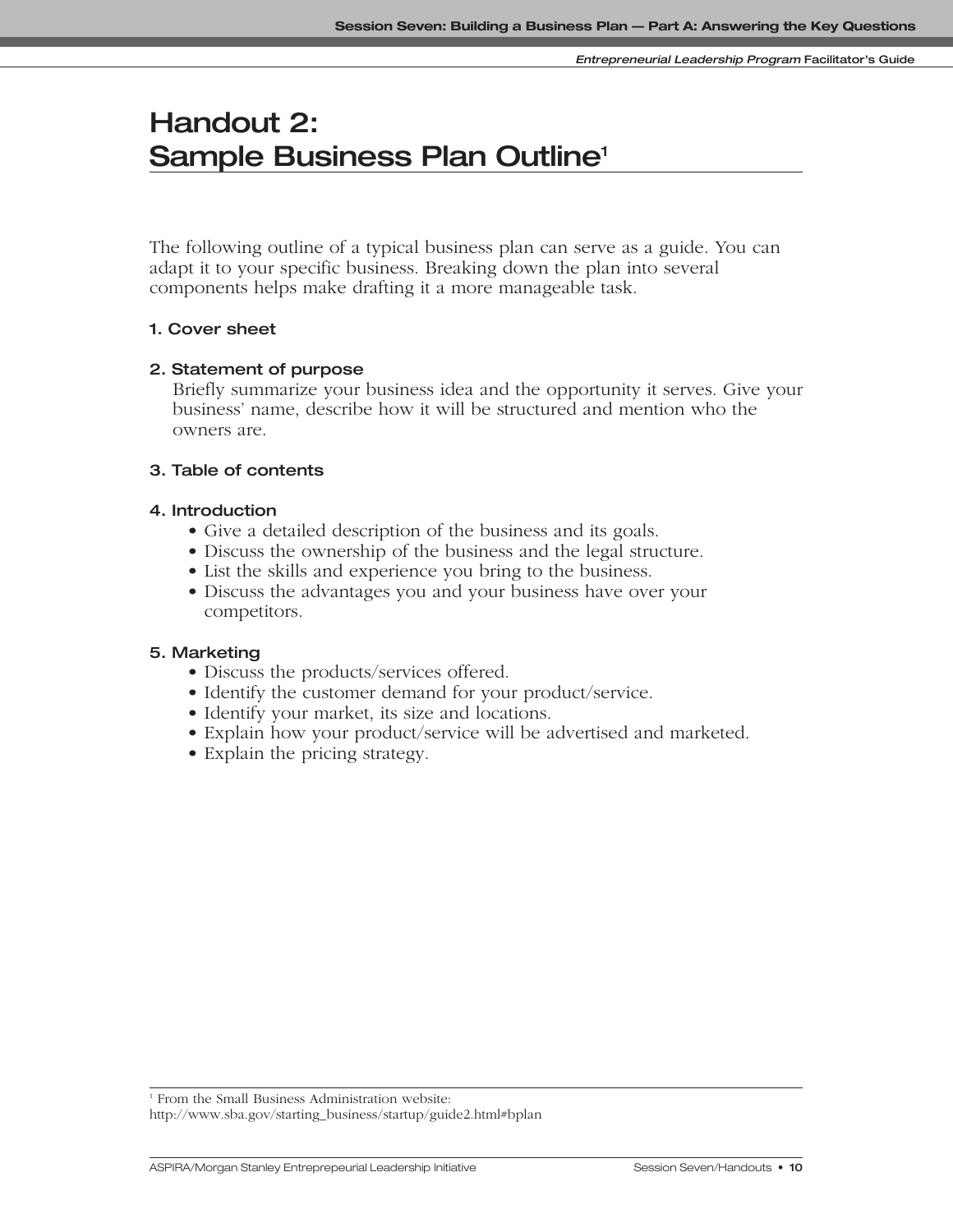#### **6. Financial Management2**

- Explain your source and the amount of capital needed to start your business.
- Develop an operating budget for the three months.
- Discuss your break–even point. (The point where you will have sold enough of your product or service to match your expenses)
- Develop an expected return on investment and monthly cash flow for the first year.
- Provide projected income statements and balance sheets for a two–year period.
- Explain your personal balance sheet and method of compensation.
- Discuss who will maintain your accounting records and how they will be kept.
- Provide "what if" statements that address alternative approaches to any problem that may develop.

## **7. Operations**

- Explain how the business will be managed on a day-to-day basis.
- Discuss hiring and personnel procedures.
- Discuss insurance, lease or rent agreements, and issues pertinent to your business.
- Account for the equipment necessary to produce your products or services.
- Account for production and delivery of products and services.

#### **8. Concluding Statement**

- Summarize your business goals and objectives and express your commitment to the success of your business.
- Once you have completed your business plan, review it with a friend, mentor or business associate.
- When you feel comfortable with the content and structure make an appointment to review and discuss it with your lender. The business plan is flexible document that should change as your business grows.

<sup>&</sup>lt;sup>2</sup> An adult entrepreneur would be expected to complete this section in detail. For the purpose of this course, you will focus on the sections that are underlined and give only a brief description of how you plan to finance your business.